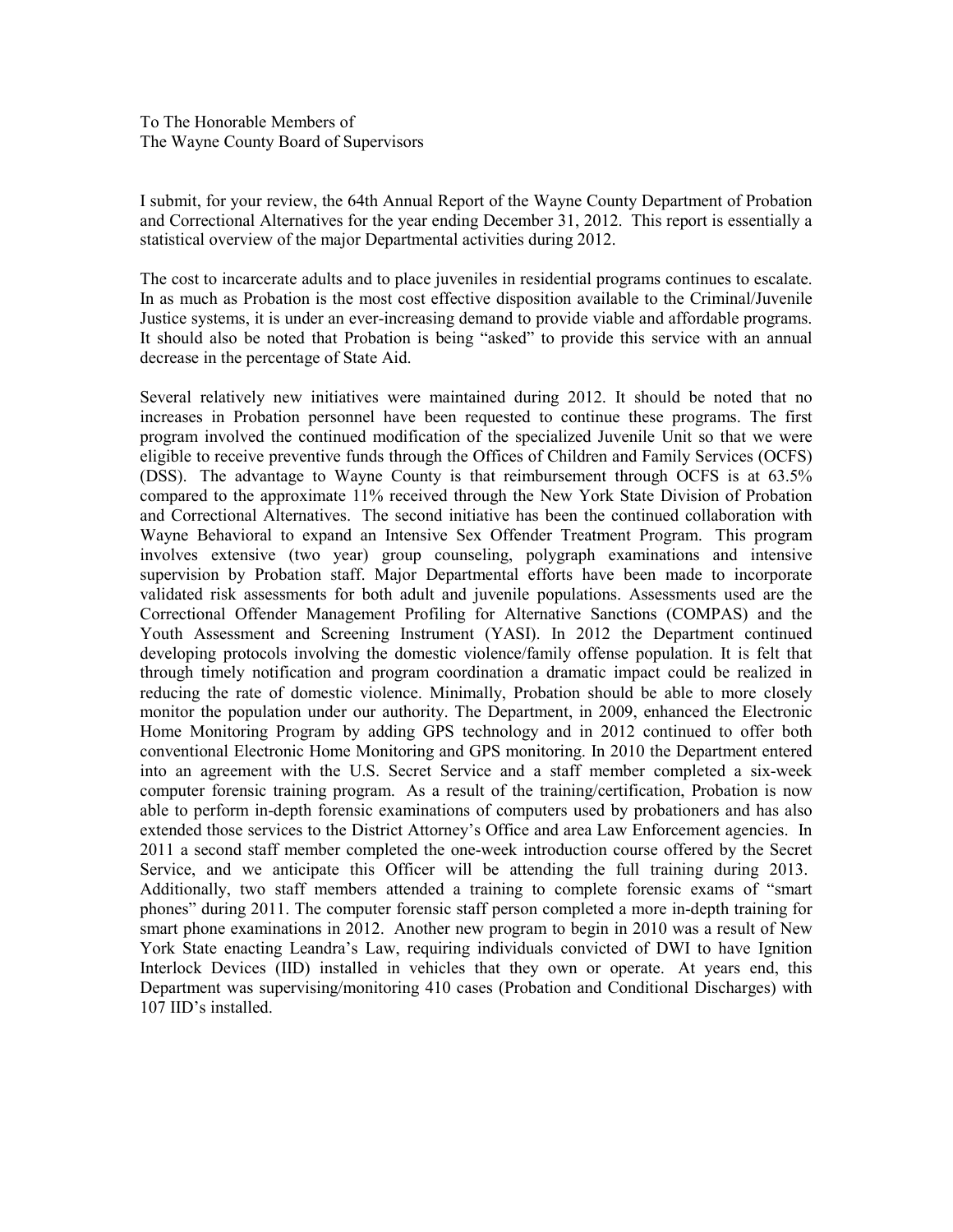The Department's Probation Supervision caseload as of December 31, 2012 was 905**.** Total cases including Conditional Discharges, Community Service, Money Judgments and transfer cases in which jurisdiction was retained totaled 2253. A breakdown of Probation's Supervision Caseload is as follows: County Court (felons) 500 (55%), Justice Court (misdemeanants) 295 (33%), Family Court 39 (4%), juveniles supervised in Diversion Programs 44 (5%) and Interim Supervision cases 27 (3%).

Probation has been and continues to be a major participant in Wayne County's highly successful Drug Court Program. Initial Probation involvement in Drug Court required approximately .5 fte to meet that Court's needs. Due to the increased enrollment in Drug Court by the second year, Probation staff obligations became the equivalent of one (1) full-time position. In 2009 the New York State Legislature enacted the Rockefeller Drug Law Reform which has enabled more defendants to be Probation eligible. As a result of the reform, the number of participants in Drug Court has increased dramatically. Drug Court, during 2012, had fifty-one (51) participants of which eight (8) successfully completed (graduated) from the program and two (2) were transferred; one to Niagara County and the other to Monroe County Drug Court. Thirteen participants were unsuccessful with eight (8) being revoked and five (5) terminated. Due to the nature in which probationer's problems are introduced to the Court, 38 Violations of Probation (Interim Supervision) were filed and 11 updated Pre-Sentence Investigations were generated. Effective December 31, 2012 thirty (30) probationers were active in the Drug Court Program.

The Wayne County Department of Probation and Correctional Alternatives employs the theories of graduated sanctions. As a result, the Department participates in programs of: Diversion, Restitution Collection, Community Service, required In-Patient and Out-Patient Programs, Electronic Home Monitoring, Specialized D.W.I. Unit, Intensive Supervision for Adults and Juveniles, Shock Probation Program, Conditional Release, Interim Probation Supervision, Enhanced Sex Offender Program, Drug Court participation and supervision/monitoring of Ignition Interlock Devices. During 2012 the Probation Department again participated in "Operation 360", New York State's Felony Diversion Program. As a result of the efforts of the Probation Staff and the cooperation of the County Court Judges, Wayne County has been able to reduce the number of Probation eligible felons sentenced to the Department of Corrections. Additionally, this Department has recognized the need for networking with other agencies. As a result, both the administration and line staff have taken an active role in planning groups and task forces centering on such areas as alcohol/drug offenses, domestic/family violence, sexual offenses, juvenile offenders, runaway and homeless youth, victims, jail protocols, crime coordination, etc.

The Intake Division processed a total of 95 Juvenile Delinquency Appearance Tickets, 42 Person In Need of Supervision referrals and 209 Family Offense cases during 2012.

In 2012, the Probation Department continued as the County agency responsible for the coordination of juvenile detention and primary responsibility falls upon the Department's Intake/Juvenile Unit. Wayne County's adjusted bed days for non-secure detention in 1997 was 2312. In 1998, Probation's first full year of oversight, bed days totaled 1517. The number of bed days in 1999 was 1646, 1752 in 2000, 1203 in 2001, 1481 in 2002, 1154 in 2003, 834 in 2004, 668 in 2005, 944 in 2006, 396 in 2007, 342 in 2008, 452 in 2009 and 382 in 2010. In 2011, due to the severity of the juvenile cases and the decisions of the presiding magistrates, Wayne County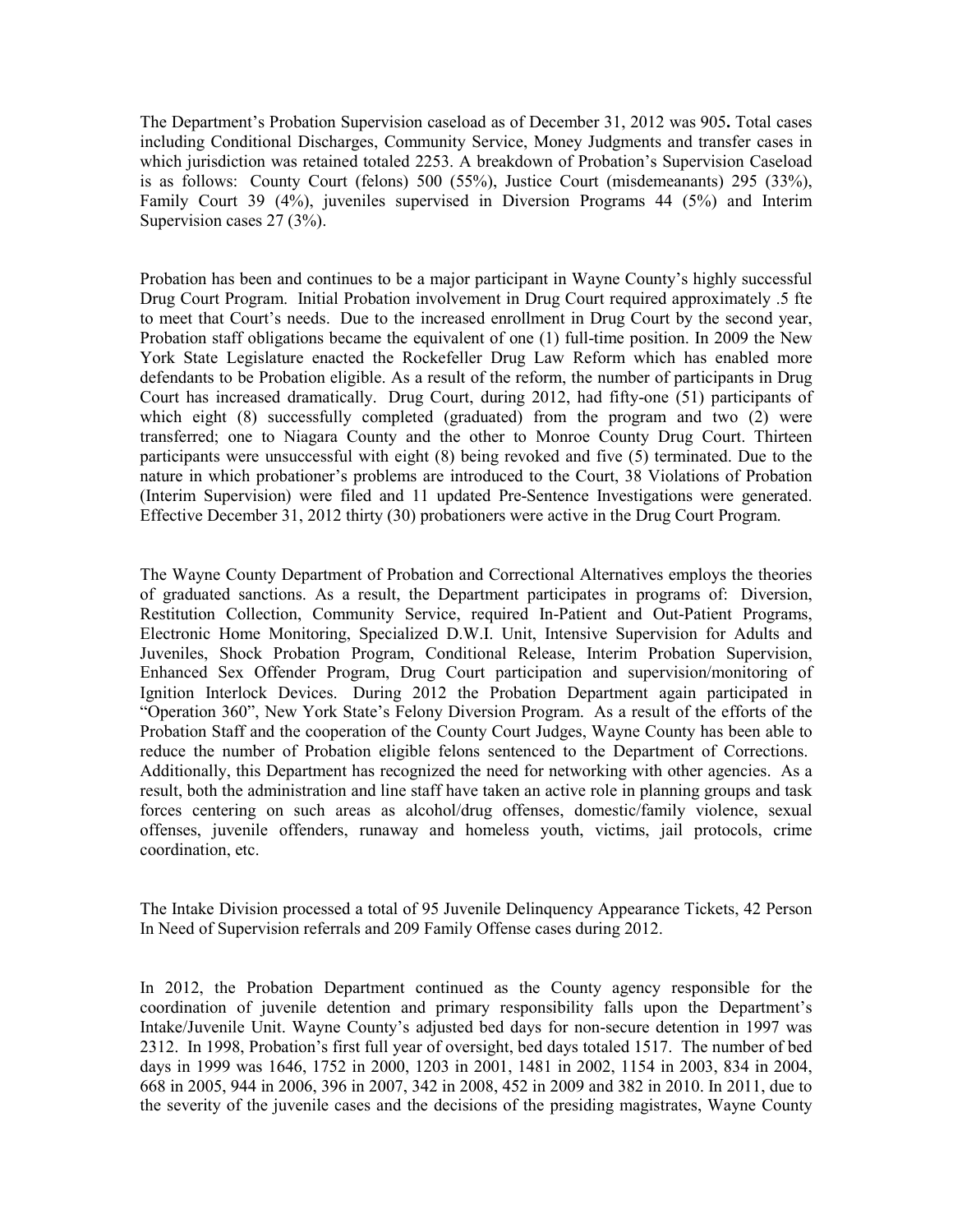experienced a significant increase to 735 bed nights of non-secure detention. In 2012 non-secure bed nights dropped to a more acceptable level of 488. Wayne County does not have a dedicated secure bed as do many counties. Probation is extremely concerned with the potential of numbers/cost rising due to factors beyond Probation's control (i.e. Court adjournments, lack of resources, children with chronic needs.) In 2009, 131 bed nights of secure detention were purchased, 221 bed nights in 2010 and 35 in 2011. The year 2012 saw, due to several serious juvenile offenses, an increase to 410 secure bed nights. Probation continues to collaborate with agencies to plan strategies to deal with Juvenile/PINS problems, placement cost and early intervention. A repetitive theme for 2013 is the impact on County expenditures due to New York State's fiscal crisis. The funds for delivering early intervention and common sense programs may be severely reduced or eliminated which will ultimately result in higher numbers and greater expense for the County.

In addition to overseeing detention, the Intake/Juvenile Unit has provided expedited dispositional investigations to Family Court along with supervision to the more intensive juvenile cases.

In 2012, Probation received 715 orders for pre-plea, pre-sentence and pre-dispositional investigations. A breakdown in the total number of "P.S.I.'s" ordered reveals that 62 investigations were ordered for Family Court, 323 ordered for Supreme and County Courts and 330 investigations ordered for Justice Courts.

The Wayne County Department of Probation and Correctional Alternatives is the agency designated to collect restitution payments ordered by the Courts and disperses those funds to the victims. Additionally, the Department collects fines, surcharges, Court ordered fees and imposes, as well as collects, fees for Supervision and Electronic Home Monitoring. The total collections for 2012 were as follows:

| Restitution                | \$106,428.69 |
|----------------------------|--------------|
| Designated Surcharge       | 4,809.78     |
| Fines                      | 59,073.00    |
| <b>Mandatory Surcharge</b> | 73,808.78    |
| <b>EHM</b> Fees            | 14,846.48    |
| <b>Supervision Fees</b>    | 39,727.00    |

The Person In Need of Supervision Diversion Program completed its fourteenth year in 2012. The overall P.I.N.S. intake numbers continue to decrease due to the additional effort to keep this population from entering the Juvenile Justice System. It is believed that entering the "system" through Probation Intake dramatically increases the chance of adjudication and potential placement into an extremely expensive out-of-home placement. Probation, when possible, is diverting cases from intake and attempting to exhaust all program referral options before formal diversion or petitioning. During 2012, 42 P.I.N.S. cases were open for service. If preventive funding for Probation services is dramatically reduced, or eliminated, the County will need to reconsider its current P.I.N.S. structure and in all likelihood should remove the Lead Agency status from Probation, moving that responsibility to Social Services (who would still be eligible for the enhanced preventive funds.)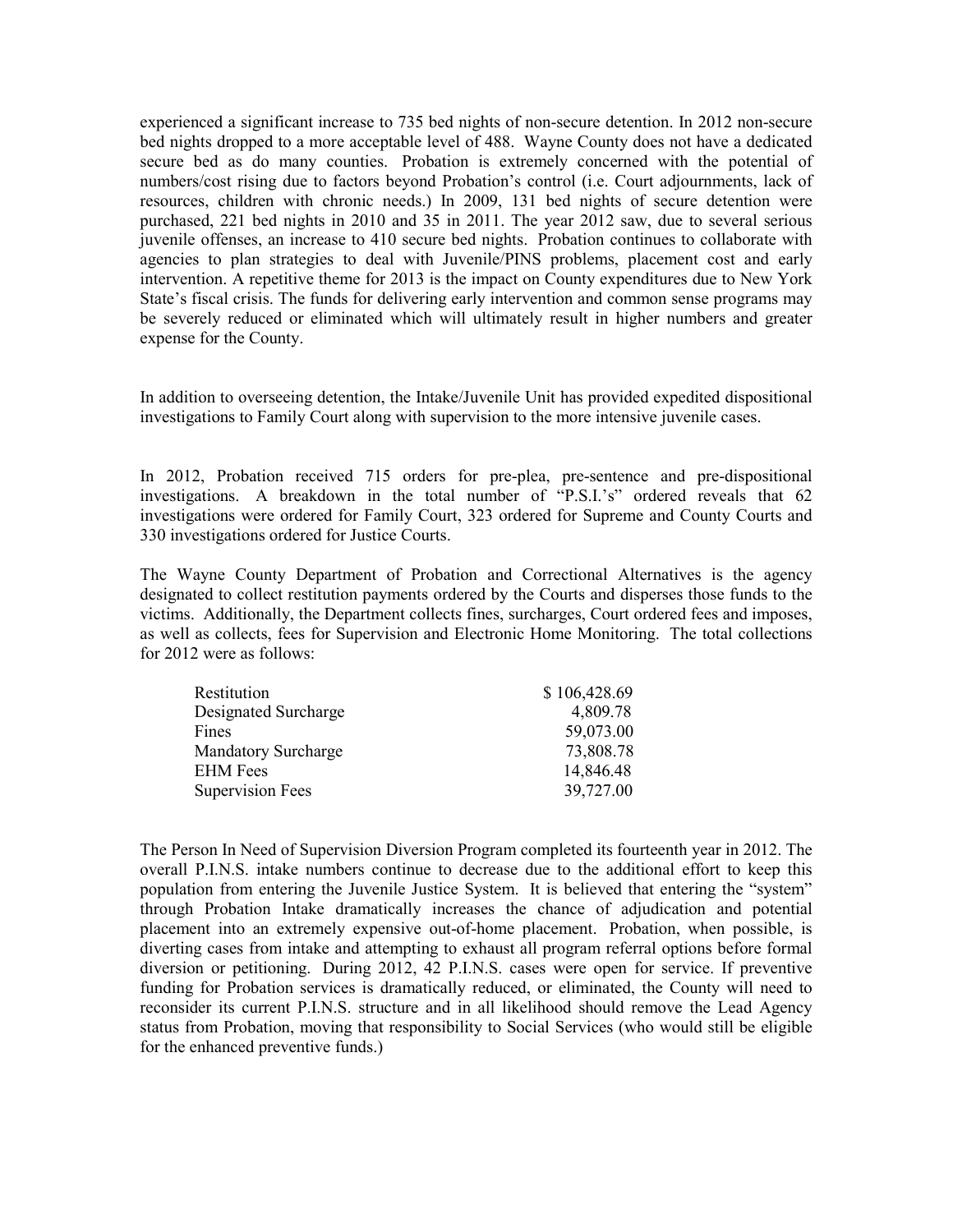The Community Service Program completed its twenty-fifth year in 2012. This program oversees the Community Service placements ordered by County, Justice, and Family Courts and, in conjunction with the Sheriff's Department, operates the Weekend Work Program. The Weekend Work Program significantly reduces the number of intermittent (weekend) sentences by giving Courts an alternative to that disposition. In 2012, 161 referrals were made to the Community Service Program for a total of 7,436 hours. If not for this program participants would have received a total of 1,239 days of jail. Based on the projected 2011 per diem rate of \$162.86 for incarceration in the Wayne County Jail this program realized a total County savings of \$201,783.54 in 2012. Cumulatively, since inception, the Community Service Program has produced savings of \$4,873,487.64.

On December 31, 2012, there were 566 employable adult probationers, 435 (76.8%) were employed in some capacity. It should be noted, however, that a correlation between unemployment and recidivism are closely linked. In 2012, and to continue in 2013, there will be a Department wide effort to increase the number of employed probationers addressing both unemployment and under employment.

The Electronic Home Monitoring Program (E.H.M.) completed its twenty-fifth full year of operation in 2012. The E.H.M. Program has a total program capacity of 35 fm monitoring units and an unlimited (based on per diem contract with two vendors) number of Global Positioning Satellite (GPS) units. In addition to the monitoring units, this program has the capacity to screen up to 18 participants for alcohol consumption through the sobrietor devices. During 2012 this extremely effective program saved a total of 8,370 jail days which reflects a daily program average of 22.93 participants. Further analysis reveals a daily average of 17.48 participants connected to the fm system and a daily average of 5.03 participants connected to the more intensive GPS systems. Per the Wayne County Sheriff's Department, the projected per diem cost of an inmate at the Wayne County Jail in 2012 will be approximately the same rate as 2011, \$162.86. Computing jail cost at \$162.86 per day per inmate, this program realized \$1,363,138.20 in savings to the County in 2012. Total program savings, since inception, stands at \$15,985,619.70.

The Drug Testing Program, in its nineteenth year of operation, continues to offer a valuable tool to Probation's programs. It is commonly understood that an overwhelming number of crimes are committed with one of the major underlying problems being substance abuse by the defendant. This program, which is used to help ensure probationer compliance with sobriety, provides the Officers with the ability to test for T.H.C., cocaine, opiates, barbiturates, amphetamines, suboxone, methadone and ecstasy both in the office and in the field. In 2012 we added drug panels which allow staff to test for K2 spice and bupremorphine (fentanyl). During 2012 over 1,700 tests were administered.

Training is an important aspect in the continued development of staff. I am pleased to report that the Probation Staff was in 100% compliance with State Guidelines requiring 21 hours of training per officer annually. Many officers exceeded the required minimum number of hours and did so by taking advantage of local, free or low-cost training. In 2009 the Department was able to send two additional Officers to Instructor Development School with one securing enhanced training in Defensive Tactics. By increasing our in-house training capability we are and have been able to offer staff timely and appropriate training with minimal fiscal impact. Additionally, Probation Staff has continued their enhanced training/certifications regarding forensic exams of technical devices (computers, iPads, smartphones, etc.) I anticipate that in the near future all Probation Officers will need this knowledge to effectively supervise their caseloads.